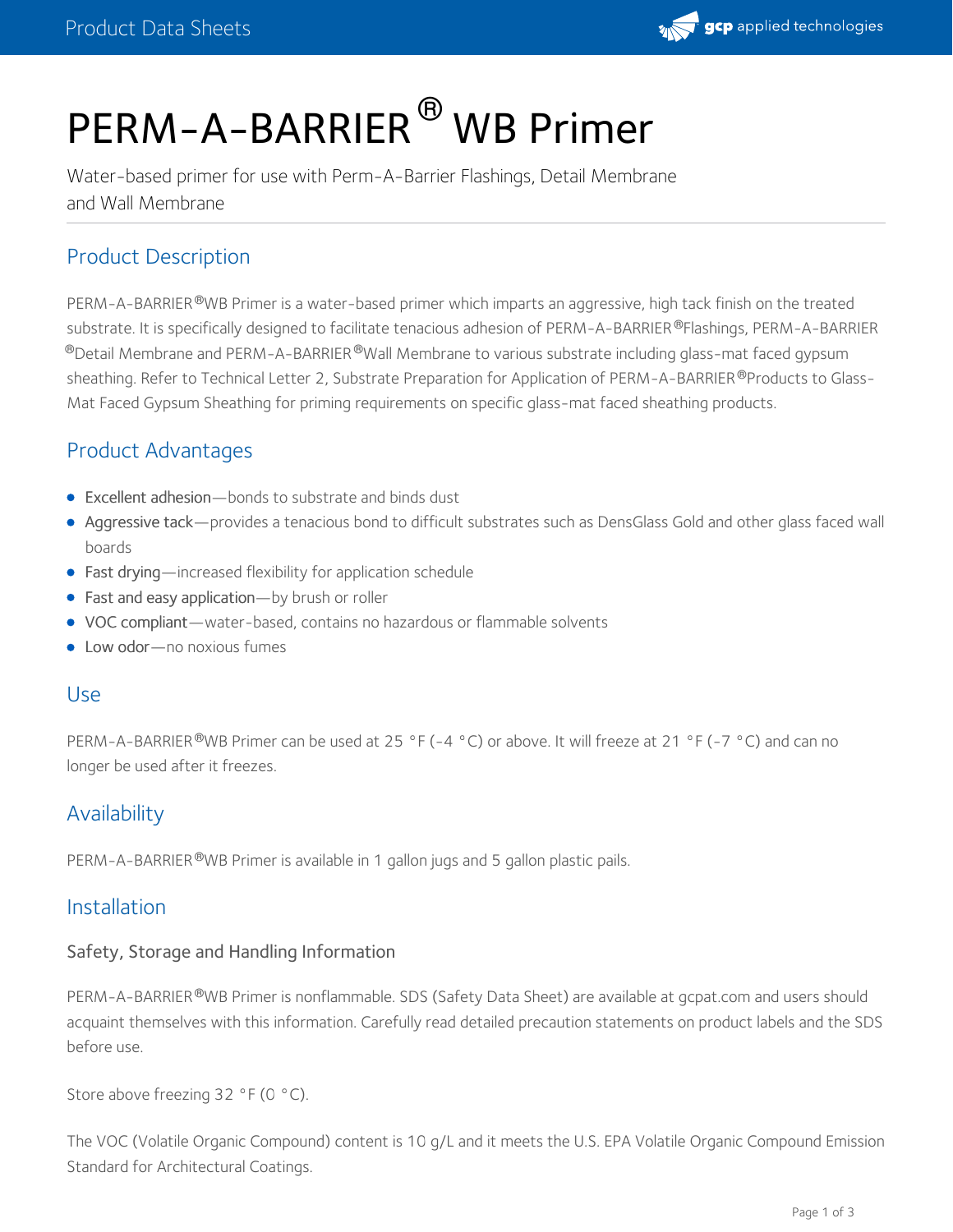

Architectural and industrial maintenance regulations limit the VOC content in products classified as architectural coatings. Refer to Technical Letters at gcpat.com for the most current list of allowable limits.

### Application

Apply primer in dry weather with ambient and substrate temperatures above 25 °F (-4 °C). Surface must be dry and clean.

#### Surface Preparation

All surfaces must be free from frost, dirt, grease, oil or other contaminants. Failure to remove excessive dust may result in compromised adhesion of the membrane.

In cooler or humid conditions, priming may be done in advance. If primed surface is exposed for more than 7 days, or if significant dust or dirt accumulates on the surface, re-prime with a thin coat of PERM-A-BARRIER®WB Primer.

#### Roller Technique

Synthetic, 1/2 in. (13 mm), nap rollers have been found to be very successful for the application of PERM-A-BARRIER $^\circ$ WB Primer. A moderately thick coating should be applied and rolled out evenly (see coverage below). A properly applied coating will have uniform coverage and leave a tacky finish to the surface when dry.

#### Coverage

250–350 ft<sup>2</sup> /gal (6.0–8.0 m<sup>2</sup> /L)

## Drying Time

To be effective, the PERM-A-BARRIER®WB Primer needs to fully dry. Drying time of the material is dependent upon many factors including temperature, humidity, wind, sunlight and coverage rate. The drying time could vary from as little as 15 min. (warm and windy) to 3 hours (cold and no wind), depending upon the weather condition. The following are guidelines for dry time at various temperatures:

- 90 °F (32 °C) or greater: 45 min. 1 hr
- 50 °F (10 °C) to 90 °F (32 °C): 1–3 hrs
- Less than 50 °F (10 °C): 3 hrs +

The product is packaged "ready to use." Do not use any substance to thin this product.